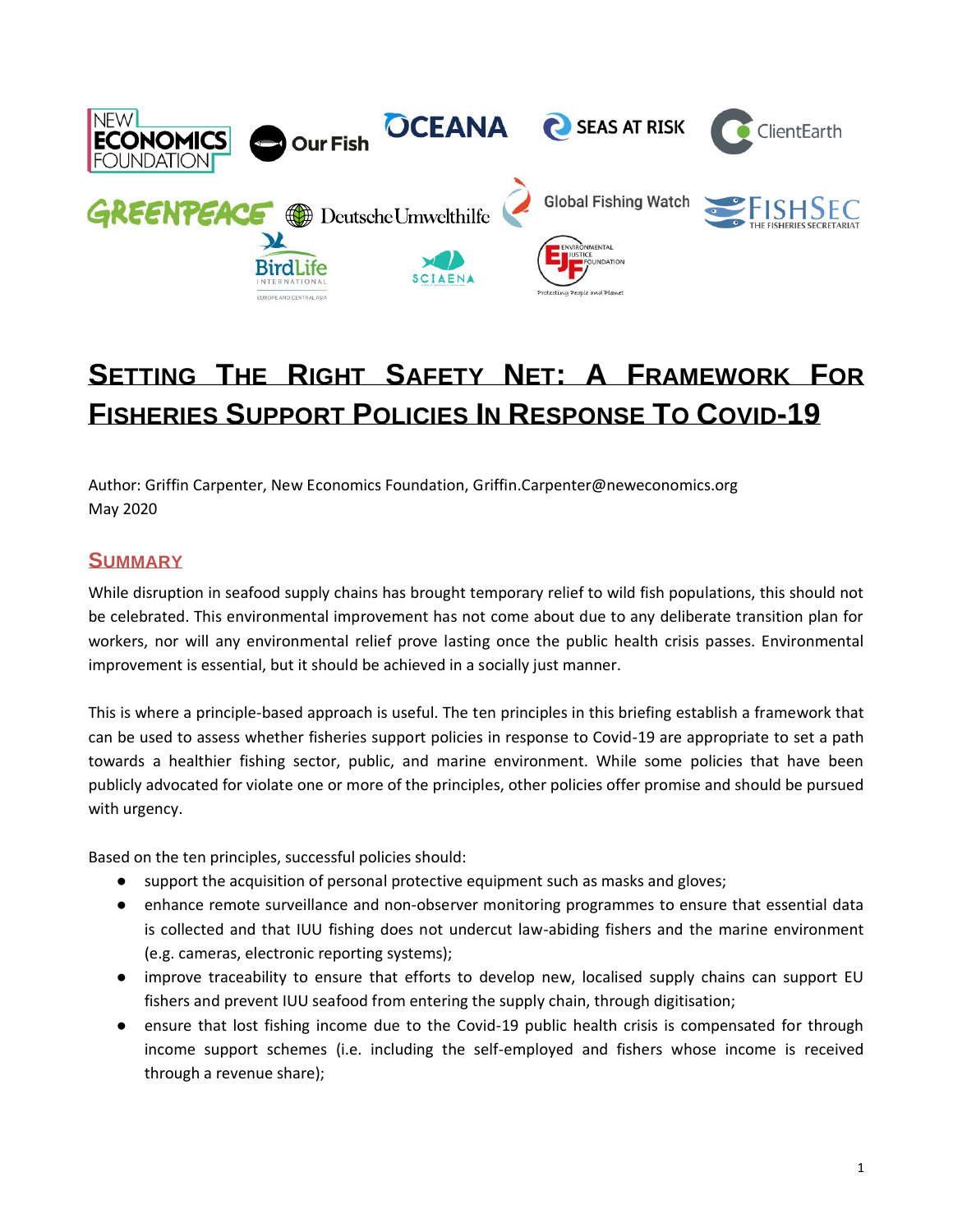- condition any support for fixed business costs on improved environmental performance (e.g. the adoption of low or lower-impact fishing gear, remote electronic monitoring, and/or stunning equipment to improve fish welfare conditions);
- pursue in-year quota flexibilities to allow fishers the opportunity to utilise their quota allocations (e.g. rollover of monthly allocations, promoting the use of quota swapping/leasing, other means of increasing in-year uptake particular to each Member State).

Based on the ten principles, good policy development and implementation should:

- run for the duration of the crisis and expire at its end;
- respect institutional integrity including the purview of funding bodies;
- be developed, implemented, and have its intended effects within a short period of time;
- be developed in consultation with a range of industry and civil society actors;
- be clear in its goals,
- be transparent about how support will be administered and who recipients are.

Based on the ten principles, a path to build back better should include:

- investment in the marine environment (e.g. policies from the Blue Manifesto);
- more resilient labour models in marine fisheries (e.g. labour representation for non-contracted fishers, wage guarantees, co-ops schemes, sick pay);
- a shift in financial support away from damaging subsidies and towards a system where the industry pays for the costs of fisheries management (i.e. cost recovery), for access to a limited public resource (i.e. resource rent), and for environmental damages (i.e. negative externalities).

While not a Covid-19 response measure in a direct sense, reviewing the typology of support measures against the principles makes it clear that environmental improvements are needed. Fundamentally the Covid-19 economic crisis is about incomes, costs, and livelihoods. Improvements to incomes will be larger and longer lasting if fish populations and the subsequent fishing opportunities are larger. Fishing costs also decrease as more abundant fish populations can be harvested with less effort. Better prices can be secured by ending the 'boom and bust' of TAC cycles, so that fish can grow to larger size classes, and eco-certification can be achieved.

**Critically, while Covid-19 response measures may offer support for one year, a sustainable marine environment supports livelihoods for years to come. With the climate and biodiversity crises as the setting, any policy proposal needs to answer the fundamental question: how does this policy allow us to build back better?**

# **COVID-19 HAS DISRUPTED SEAFOOD SUPPLY CHAINS**

The Covid-19 public health crisis has now transformed into a wider economic crisis. Attempts to contain the spread of the virus have kept workers at home and customers out of shops with serious ramifications for many industries. The fisheries sector has not been immune from this wider economic crisis, and some parts of the sector, particularly fresh seafood sales, have proven especially vulnerable.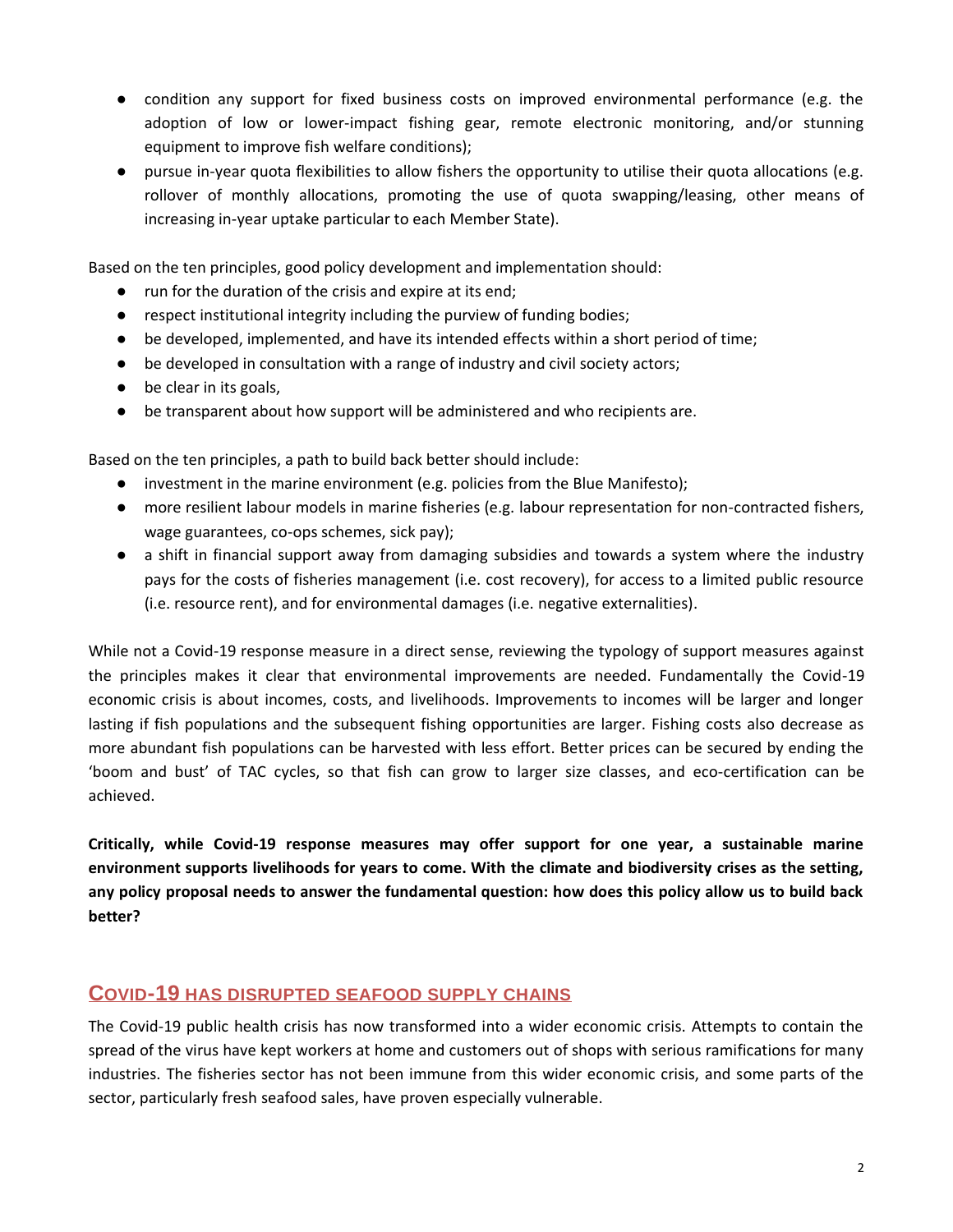Global seafood trade has slowed, restaurant sales have evaporated, and even fresh fish counters in many supermarkets have closed. While people are not consuming fewer calories, the response to Covid means sales of fresh fish are down while frozen and canned fish have seen an increase [\(EUMOFA, 2020\)](https://www.eumofa.eu/data). It remains unclear for how long public health measures - and their economic effects - will continue and if there will be a longtail of recovery. Some fishing businesses will struggle to stay operational if there is a lengthy recovery.

### **SUPPORT POLICY IS NEEDED**

In this context, emergency measures are being designed to support the production of seafood. The European Parliament has approved the European Commission's temporary relief scheme that allows EU Member States to use structural funds to pay for compensation packages, including fleet tie-ups. This has enabled Member States to offer fisheries-specific support packages over the existing social safety net and Covid-19 economic programmes to cover lost wages (including the self-employed and fishers whose income is received through a revenue share). The response has been rapid and expansive, and further programmes are being considered at both the European and Member State level.

## **NOT EVERY POLICY IS APPROPRIATE**

Yet the desire to do *some*thing should not mean an uncritical acceptance of *every*thing or *any*thing. With the benefit of hindsight, it is often the case that action in response to one crisis situation can create a new crisis or compound another. Already there are concerns that some political leaders are using Covid-19 to pass otherwise unacceptable legislation. Some businesses have been lobbying to cut regulations and the 'coronavirus profiteers' ([Hurowitz, 2020\)](https://stories.mightyearth.org/the-coronavirus-climate-profiteers/index.html) get bailouts while harming the planet. The Commission has announced a delay to biodiversity and food strategies, and is under pressure to delay everything from a single-use plastics ban to emission targets for vehicles [\(Lazarus, 2020\)](https://meta.eeb.org/2020/04/16/5-ways-opportunistic-lobbyists-are-using-coronavirus-to-attack-eu-environmental-laws/).

Similar pressure is underway to pursue the deregulation of fishing activity and its impact on the marine environment [\(EAPO & Europeche, 2020;](http://europeche.chil.me/attachment/467b47ab-150a-4ef5-b397-f36c309a2d0b) [Defra, 2020\)](https://www.surveymonkey.co.uk/survey-closed/?sm=tVzIXx9ojYttMNxNPgzpNOuGyHILiYqw08y457beygEG0irh4nLfc9FILAKxXaFTKW6sfb6CR_2FW387n5DoMsD_2FzeUu7PBkSZ3GEi6gG7K2o_3D). These efforts must be resisted. A vast amount of research has been produced on fisheries support measures, their impacts on the health of the marine environment, and the actual effect on livelihoods of fishers (reviewed in [Sakai et al, 2019\)](https://link.springer.com/article/10.1007/s12562-019-01306-2). Support for the fisheries sector can work to protect the marine environment or it can undermine it.

#### **POLICIES SHOULD PROTECT WORKERS AND THE MARINE ENVIRONMENT**

A healthy marine environment leads to improved economic opportunities for the fisheries sector. Studies have shown that if European fish stocks were allowed to recover they could produce more, as we are currently harvesting from a small population. If recovered, there would be an extra €1.6 billion in annual revenue every year and over 20,000 new jobs across the fisheries sector [\(Esteban & Carpenter, 2015\)](https://neweconomics.org/2015/03/managing-eu-fisheries-in-the-public-interest). Conversely, measures that are sometimes framed as helping fishers, such as setting total allowable catches (TACs) above scientific advice, have ended up hurting fishers by failing to recover fish populations, necessitating even lower scientific advice in the future, losing MSC certification, and delay reaching a state of higher economic potential [\(Guillen](https://www.sciencedirect.com/science/article/pii/S0308597X1630149X)  [et al, 2016\)](https://www.sciencedirect.com/science/article/pii/S0308597X1630149X). It is critical that response measures to Covid-19 should bring us closer to this sustainable potential, not further away.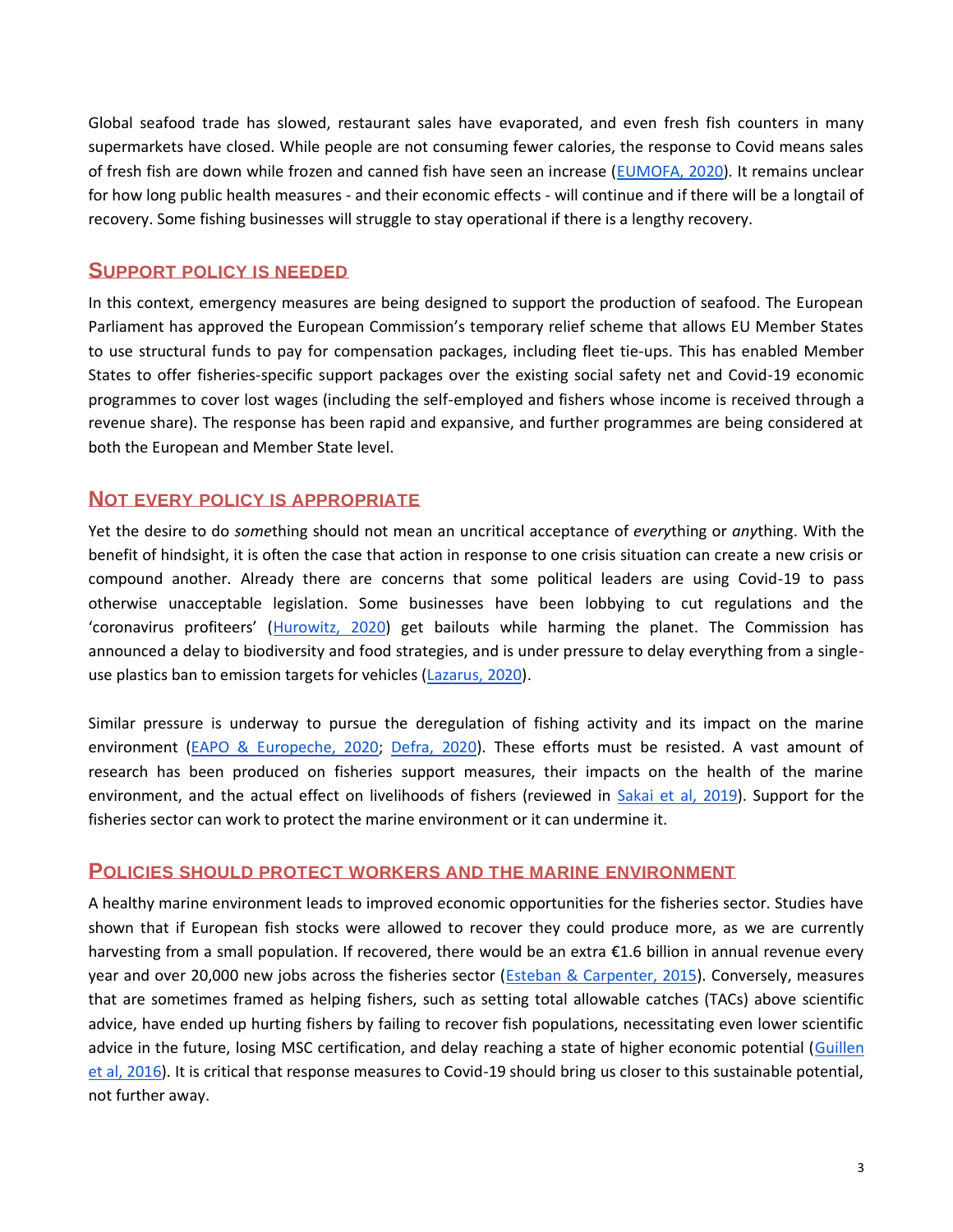2020 is a critical year in European fisheries as it marks the deadline for the EU to end overfishing according to the Common Fisheries Policy and achieve Good Environmental Status of European Seas according to the Marine Strategy Framework Directive. Progress up until this point has proven insufficient and 68 out of 136 TACs were set above scientific advice for this year [\(Carpenter, 2020\)](https://neweconomics.org/2020/03/landing-the-blame-overfishing-in-the-northeast-atlantic-2020). The CFP will fail in its objective to end overfishing if all of the TACs that were set above scientific advice are caught (i.e. full quota uptake). For some species an end to overfishing may be achieved in 2020 due to the disruption in seafood supply chains. However, such reductions in fishing pressure will not last if TACs continue to be set above scientific advice, nor will the marine environment see lasting improvements if the fishing industry continues to use the same fishing techniques in the future (potentially compounded by interannual quota flexibilities).

It must also be recognised that we are in the midst of a biodiversity crisis and a climate emergency that includes the marine environment [\(Luypaert et al, 2019\)](https://link.springer.com/chapter/10.1007/978-3-030-20389-4_4). Wild fisheries is the key driver of biodiversity loss at sea to date, according to the 2019 [UN IPBES global assessment report on biodiversity](https://ipbes.net/global-assessment) [\(IPBES 2019](https://ipbes.net/global-assessment)). Action on one crisis should not worsen another, for example, by adopting measures that incentivise overcapacity or overfishing. The European Parliament's Committee on Environment, Public Health and Food Safety has been clear that Covid-19 response should further, not hinder, the European Green Deal - a call echoed by environment ministers from seventeen Member States [\(European Parliament, 2020;](https://www.europarl.europa.eu/news/en/press-room/20200419IPR77407/eu-covid-19-recovery-plan-must-be-green-and-ambitious-say-meps) [Doyle, 2020\)](https://www.climatechangenews.com/2020/04/20/four-eu-nations-back-green-post-coronavirus-recovery/). Incentivising fishing pressure would also work against the public health crisis and protective policies to keep people isolated at home.

There is no need to pursue fisheries support policies that risk public health and the marine environment when win-win policies are available. If designed correctly, policy support can lead to a healthier fishing sector and marine environment. This briefing sets out how to solve these crises concurrently.

# **TEN PRINCIPLES FOR ASSESSING FISHERIES SUPPORT POLICIES IN RESPONSE TO COVID-19**

The sheer volume of potential support policies means that rather than assess each policy individually, what is needed is a broader framework that can be applied. Policy appraisal at the level of individual policies is also context-specific and depends on the interaction with other policy measures (e.g. fisheries management measures, social support policy), the fishery itself, and the political realities of the institutions.

The following ten principles provide a framework that should be applied when developing and appraising response policy options, in order to deliver a healthier fishing sector and marine environment.

1) **Concurrent crisis response: Policies to address one crisis should have a positive impact on other existing and anticipated crises.** Neither the causes nor the effects of crises can be viewed in isolation. While there can be co-benefits to policies that deliver economic, human, and environmental health, there is also an alternative where action on one crisis can worsen another. But these domains are 'non substitutable': improvements in one domain do not compensate for losses in another. By pursuing concurrent crisis response we 'future proof' policy, ensuring that it furthers our collective longer-term environmental and ethical goals [\(Lonergan & Blyth, 2020\)](https://www.ippr.org/research/publications/beyond-bailouts).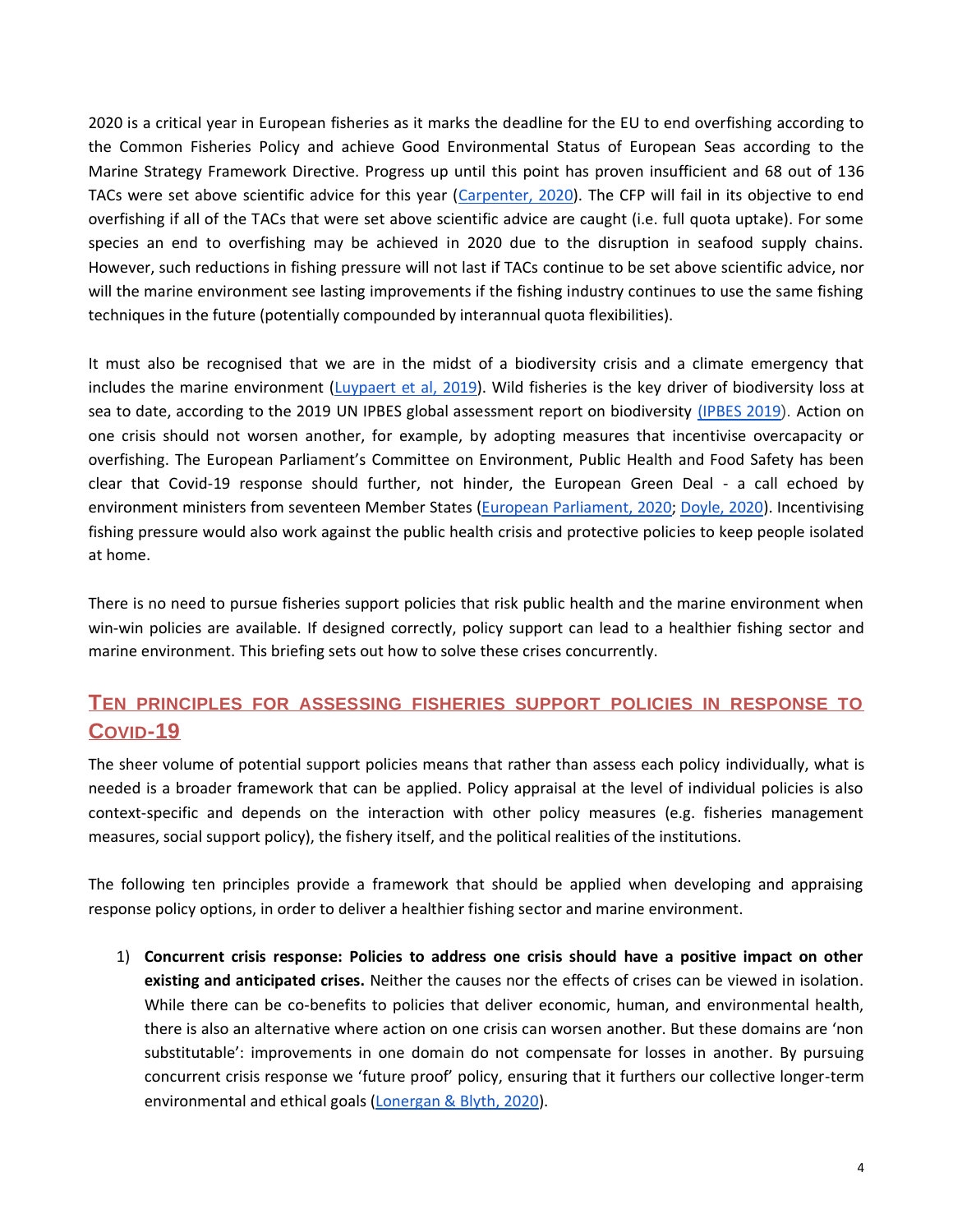- 2) **Efficiency: Obtain the best results with limited resources.** The direct health emergency will require substantial financial resources, making it even more important to provide targeted support. For example, analysis by the OECD on fisheries support measures has shown that just using existing funds and shifting them from fuel (i.e. fuel tax exemptions) to income support would raise incomes, fish populations, and catches concurrently [\(Martini, 2019\)](https://www.oecd.org/agriculture/government-subsidies-overfishing/). It is not just the size of support but also its efficient use that matters.
- 3) **Rationality: Effective policy requires a linkage between the crisis being addressed and the policy proposal**. This includes the time duration of policies -- policy design should include options for review and removal post-crisis. If the problem is little or no income for fishers stuck on land during the crisis then there should be income support policies for that time period, not a catalogue of long-standing requests that will fail to provide income to fishers during the crisis.
- 4) **Speed: A crisis situation requires a rapid response.** Policies need to be developed, implemented, and have their intended effects within a short period of time. The end of the financial year is the absolute deadline, but as many business costs need to be paid much sooner, the earlier a policy can be implemented the better. This implies a small number of policies that can quickly be designed, implemented, and take effect.
- 5) **Institutional integrity: Support measures should respect existing institutions.** Existing policy processes exist in a carefully constructed policy environment. Changing the division of powers, the remit of institutions or the original intent of the source of funding in an ad hoc manner threatens the ability to respond now and in the future (see case study on the European Maritime and Fisheries Fund).
- 6) **Anti-abuse: Ensure that policies are directed towards their intended recipients.** If spent correctly, public funds can be of great help, but not if they are abused. This could include prevention mechanisms such as a requirement that financial support for the same loss is not already covered through other schemes (i.e. no 'double dipping') and/or clawback mechanisms that would require fishing companies to pay back any tax relief, plus interest and penalties, if they are found to have abused the system. Overall, there needs to be a sense of proportionality: the support available must be designed to cover the loss incurred.
- 7) **Consultation: Engage industry and civil society in policy generation.** Civil society is the watchdog of policy impact. It is not the case that the direct beneficiary is the only or even the most important stakeholder. A limited consultation - or no consultation at all - is much more open to abuse. Within the seafood sector it is also important to ensure wide consultation as the effects of Covid-19 vary greatly between sub-sectors and some sub-sectors have more power and representation than others (e.g. [Carpenter et al, 2019\)](https://neweconomics.org/2019/09/media-capture-in-uk-fisheries).
- 8) **Clarity and transparency: To protect against abuse, policy intent should be stated and outcomes monitored.** It is only with transparent information that past policies used in previous crises have been shown to be subject to abuse (see Pedrógão Grande case study).
- 9) **Conditionality: There should be clear eligibility criteria and transparent procedures for application.**  Conditionality is one of the main mechanisms by which concurrent crisis response can be achieved. Public funding should always be conditional on good performance, and crisis response funding is no exception (see case study on how other sectors are using conditionality to build back better).
- 10) **Integration: Fisheries support policies do not exist in a vacuum and should strengthen policies in other areas.** Without integration, policy support in one domain (such as fisheries) could undermine policies elsewhere. Policy integration also requires an international perspective. As a heavily traded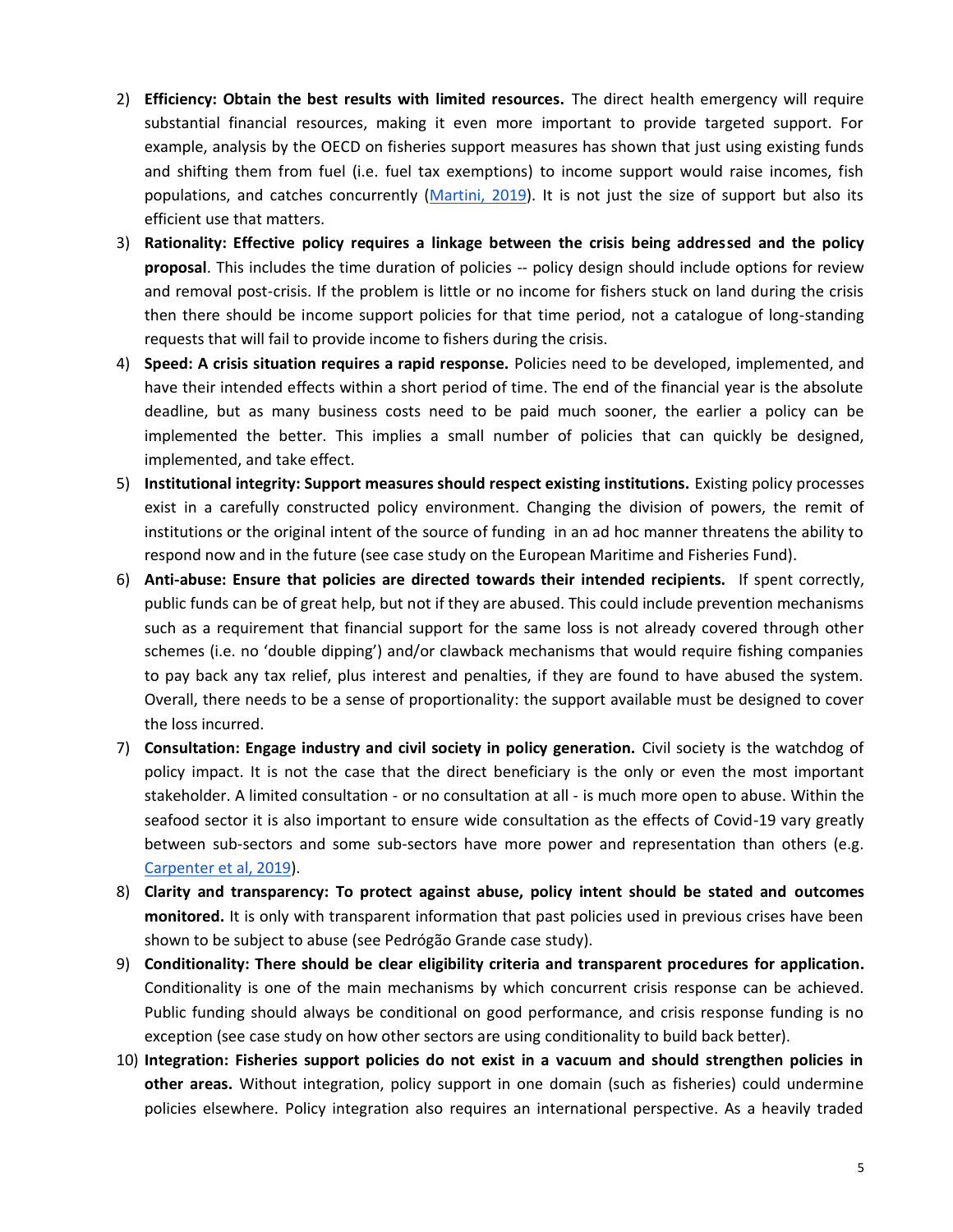product, seafood in one country often depends on fisheries in another. Mutually dependent seafood market means that economic, human, and environmental health matters across Europe and beyond.

Taken together, these principles establish a framework that can be used to assess fisheries support policies in response to Covid-19. It is not a prioritised list and, like the people, economy, and environment domains, each principle matters in its own right. To some degree, trade-offs are inevitable, The use of conditionality can slow the speed of implementation. However good policy design should aim to achieve these principles while minimising the conflicts between them.

#### Case study on the Pedrógão Grande forest fires: Lack of clarity and transparency leads to abuse

In the summer of 2017, wildfires swept across the Portuguese municipality of Pedrógão Grande. In total 45,000 hectares of land were destroyed and 64 lives were lost. In response to the crisis the Revita Fund was established to help residents who had lost their homes in the fire. Most of the €7.3 million came from private donations but the fund was overseen by the government.

Unfortunately the crisis response to the Pedrógão Grande fires serves as a lesson in mismanagement. A lack of clarity on the governance of the funds and a lack of transparency regarding the recipients resulted in an inefficient programme that was open to abuse. A 2019 Court of Auditors report summarised their assessment as follows:

*"The community was not sufficiently involved, the criteria for granting support were not clear, decisions with external effectiveness were not disclosed; the list of beneficiaries and support granted was not publicized and the accounts provided are also not published" ([Sofia Luz, 2019\)](https://www.dn.pt/pais/-tribunal-de-contas-aponta-falta-de-transparencia-na-gestao-do-dinheiro-para-reconstruir-casas-11127902.html).*

In response, the Revita Fund's Management Board noted that the decisions made need to be seen in the context of "the circumstances of social emergency in which the support took place" ([Diário de Notícias,](https://www.dn.pt/pais/observacoes-do-tribunal-de-contas-sao-imprecisas-e-incorretas-segundo-conselho-de-gestao-do-revita--11128324.html)  [2019\)](https://www.dn.pt/pais/observacoes-do-tribunal-de-contas-sao-imprecisas-e-incorretas-segundo-conselho-de-gestao-do-revita--11128324.html). Regardless, the effect was that 58% of the total funds ended up with farmers rather than home repair, a share which the Court of Auditors called "excessive" ([Sofia Luz, 2019\)](https://www.dn.pt/pais/-tribunal-de-contas-aponta-falta-de-transparencia-na-gestao-do-dinheiro-para-reconstruir-casas-11127902.html).

The Pedrógão Grande case highlights the need for **clarity** (i.e who should receive funds) and **transparency** (ie. who did receive funds) in crisis response measures.

#### **DEFINING A TYPOLOGY OF FISHERIES SUPPORT POLICIES**

While there are numerous potential fisheries support policies that could be pursued in response to Covid-19, these policies can be broadly grouped into categories based on their approach. Defining a typology helps to determine how the ten principles guide policymaking for each category of policy rather than a detailed appraisal of each specific policy and the different contexts it might be applied in.

In broad terms, there are three phases to the disbursement of public funds through an economic crisis:

- 1. Damage limitation: immediate short-term funding and regulation to fill the hole in household and business cash flow (e.g. rent, mortgage suspension);
- 2. Targeted bailouts: Targeted intervention to protect larger businesses in key sectors significantly impacted by the Covid-19 fall-out (e.g. aviation, restaurants);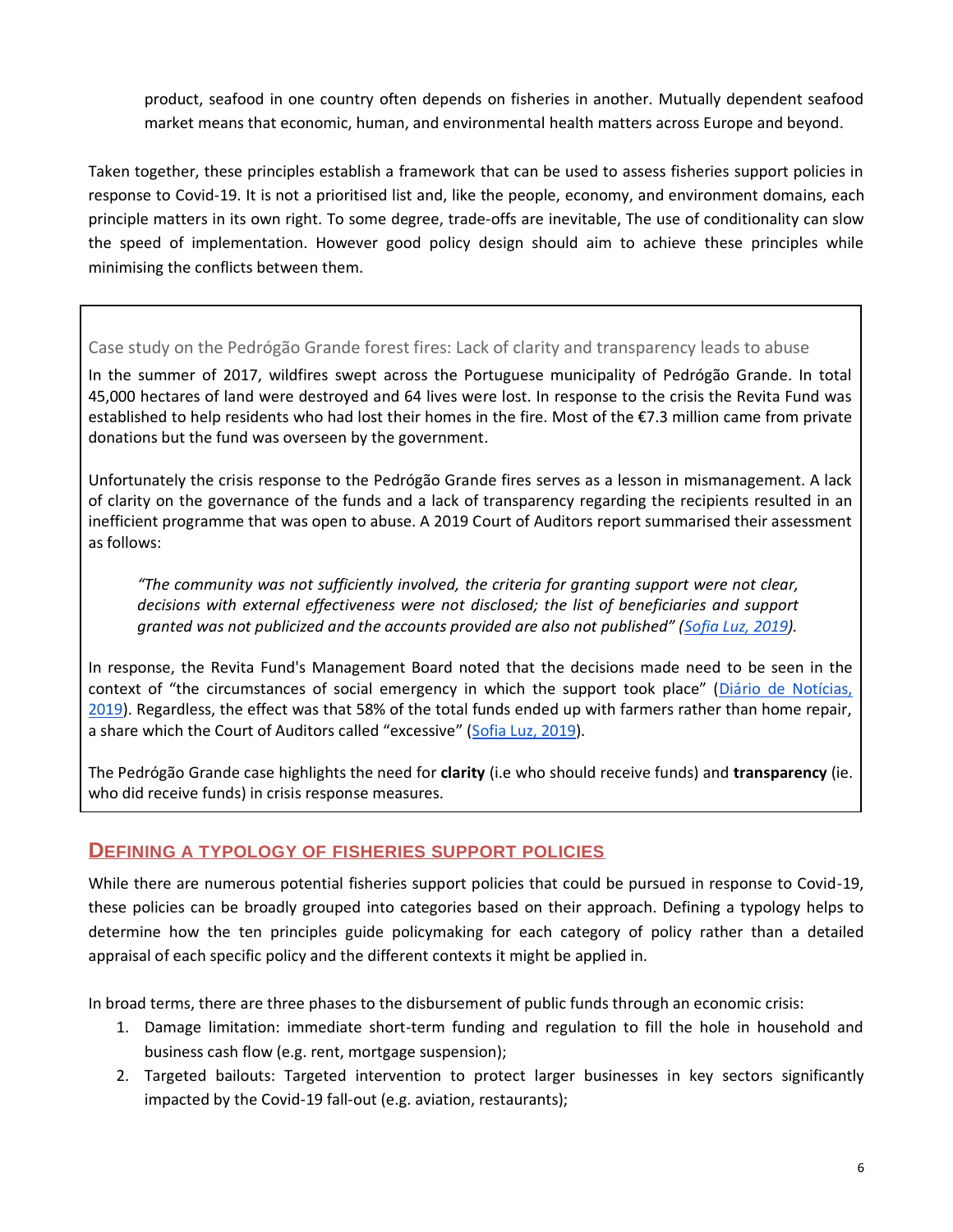3. Fiscal stimulus: Non-business-specific government revenue and capital spending designed to stimulate economic activity (e.g. infrastructure investment).

Many policies for damage limitation have taken place and we are now mostly operating in the second phase of targeted bailouts (i.e. financial assistance to business to save it from collapse). Fisheries support policies fall into this second phase although there may be policies that step backward into the first phase if there are issues with incomplete coverage or step forward into the third phase if bailout policies have long-term implications for the future structure of the economy, society and natural environment.

The following typology of policy support measures is split into seven categories:

- Policies to ensure safe and controlled fisheries;
- Policies to increase the resilience of seafood supply chains and create new ones;
- Policies to provide financial support for lost income;
- Policies to provide financial support for fishing business costs;
- Policies to provide price support;
- Policies to change regulations and regulatory processes;
- Policies to provide recovery stimulus.

#### Case study: Institutional integrity and the future EMFF

In order to ensure **institutional integrity,** structural funds, such as the EMFF, should not be used to deal with acute crises. The EMFF is the financial instrument to ensure the sustainability of human activities as sea, in particular in the fisheries and aquaculture sector, and to protect the aquatic environment. The fact that the future EMFF (2021-2027) is currently under review and inter-institutional negotiations are taking place, presents a risk of taking decisions that puts us in the wrong path of misusing the future EU fund to respond to the crisis. There are several policy support measures described above that are already possible to implement with the help of EMFF funds, as they are measures that fulfil the original intent of the fund which is supporting the sector in the long-term task of becoming sustainable and protecting the marine environment. Some of these policies are:

- Policies to ensure safe and controlled fisheries;
- Policies to increase the resilience of seafood supply chains and create new ones;
- Policies to provide recovery stimulus.

On the contrary, allowing the future EMFF to support policies that provide financial support for lost income or for fishing business costs and policies to provide price support would consist of a violation of the **institutional integrity** principle, as the EMFF is not the financial tool to cover these types of costs. Financial support for lost income should be covered by national programmes designed to support workers across the economy and fixed fishing business costs should be equally covered by national government programmes. Using future EMFF funds along these lines would also fail the principle of **concurrent crisis response**, as funds intended to respond to the biodiversity crisis would be compromised and potentially become a source of harmful fisheries subsidies.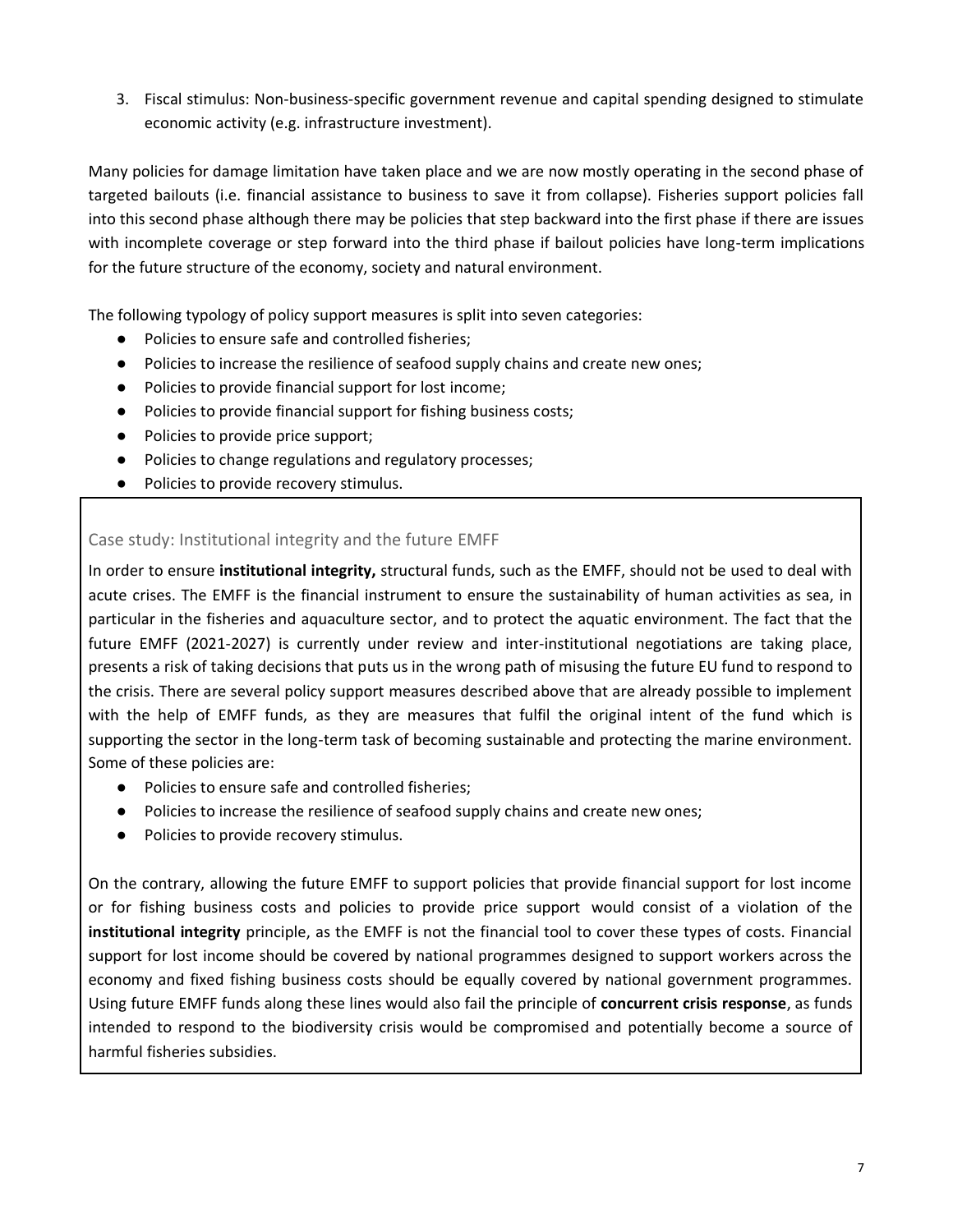## **POLICIES TO ENSURE SAFE AND CONTROLLED FISHERIES**

For fishing vessels that continue to go to sea, there is an urgent need to support the acquisition of personal protective equipment such as masks and gloves. Fishing vessels and fishing ports can be densely packed and without protective measures there are concerns that fishing activity could spread the virus. This concern has led to calls for fisheries closure - sometimes instigated by fishers themselves [\(Page & Fequet,](https://www.cbc.ca/news/canada/montreal/covid-19-fishing-season-could-be-postponed-quebec-1.5524919)  [2020\)](https://www.cbc.ca/news/canada/montreal/covid-19-fishing-season-could-be-postponed-quebec-1.5524919) - and has even resulted in fishers from one Member State blocking fishers from another Member State landing in domestic ports [\(Mac an tSíthigh, 2020\)](https://www.rte.ie/news/ireland/2020/0419/1132507-fishermen-blockade/). Some Member States have acted on this and are providing funds for safety equipment through the existing European Maritime and Fisheries Fund [\(República Portuguesa,](https://www.portugal.gov.pt/pt/gc22/comunicacao/noticia?i=apoio-as-medidas-de-protecao-contra-a-covid-19-nas-pescas-e-aquicultura)  [2020\)](https://www.portugal.gov.pt/pt/gc22/comunicacao/noticia?i=apoio-as-medidas-de-protecao-contra-a-covid-19-nas-pescas-e-aquicultura).

Just as some fishing vessels are not going to sea due to safety concerns, the same applies to control vessels and the operation of fisheries observer programmes. This presents a serious risk of illegal, unreported, and unregulated (IUU) fishing from vessels that continue to fish. The European Commission has expressed "deep concern" about the ability for some Member States to monitor commercial fishing activity at sea during the Covid-19 pandemic [\(Siggins, 2020\)](https://www.thetimes.co.uk/edition/ireland/brussels-angling-for-reinstatement-of-closer-checks-on-trawler-catches-kns32bxfd).

Experience gained from previous crises adds further weight to the European Commission's concern. The Food and Agriculture Organisation of the United Nations (FAO) has warned of an increase in IUU fishing based on the outbreak of Ebola in West Africa from 2013-2016 where Fisheries Monitoring Centres (FMC) were left unable to function properly [\(FAO, 2020\)](http://www.fao.org/3/ca8637en/CA8637EN.pdf). The FAO commented on the control and enforcement shortcoming, noting that "Fishers who are 'safely out at sea' in their microcosm know this and may keep operating or adapt their operations to benefit from the Monitoring, Control and Surveillance's shortcomings to engage in illicit activities" ([FAO, 2020\)](http://www.fao.org/3/ca8637en/CA8637EN.pdf).

To prevent a similar occurrence during the Covid-19 crisis, the FAO recommend "maintaining levels of monitoring, control and surveillance of fishing activities" and "enhancing, where possible, remote surveillance and non-observer monitoring programmes (cameras, vessel tracking, log-books, electronic reporting systems)" [\(FAO, 2020\)](http://www.fao.org/3/ca8637en/CA8637EN.pdf). Similar measures have been advocated by NGOs to fishery managers and Regional Fisheries Management Organisations (RFMOs) in response to Covid-19 [\(Nickson et al., 2020\)](http://ngotunaforum.org/wp-content/uploads/2020/04/Pew-Observer-Letter-with-NGO-Signatures.pdf). These measures would allow continued control and monitoring without endangering the health of control officials. Such an investment would represent a good use of public funds in the EU given the current proposal for a new EU Fisheries Control System.

In general, recognising also the important role that transparency within the global fishing sector can have in tackling IUU fishing efforts, coastal, flag and port States, civil society, RFMOs, industry and international institutions should enact and enforce transparency and good governance measures such as those advocated by the EU IUU Coalition [\(Environmental Justice Foundation et](http://www.iuuwatch.eu/wp-content/uploads/2019/10/Transparency-good-governance-criteria_EU-IUU-Coalition.pdf) al, 2019). Similarly, increasing [transparency](http://www.transparentfisheries.org/wp-content/uploads/2020/04/Transparency-Factsheet.pdf) in the implementation of the EU fisheries control system would contribute to creating a culture of trust, collaboration and compliance [\(Environmental Justice Foundation et al, 2019\)](http://www.transparentfisheries.org/wp-content/uploads/2020/04/Transparency-Factsheet.pdf).

Unfortunately examples are already being recorded of IUU fishing due to the reduced enforcement capacity during the Covid-19 crisis, for example large-scale vessels fishing in areas designed for small-scale vessels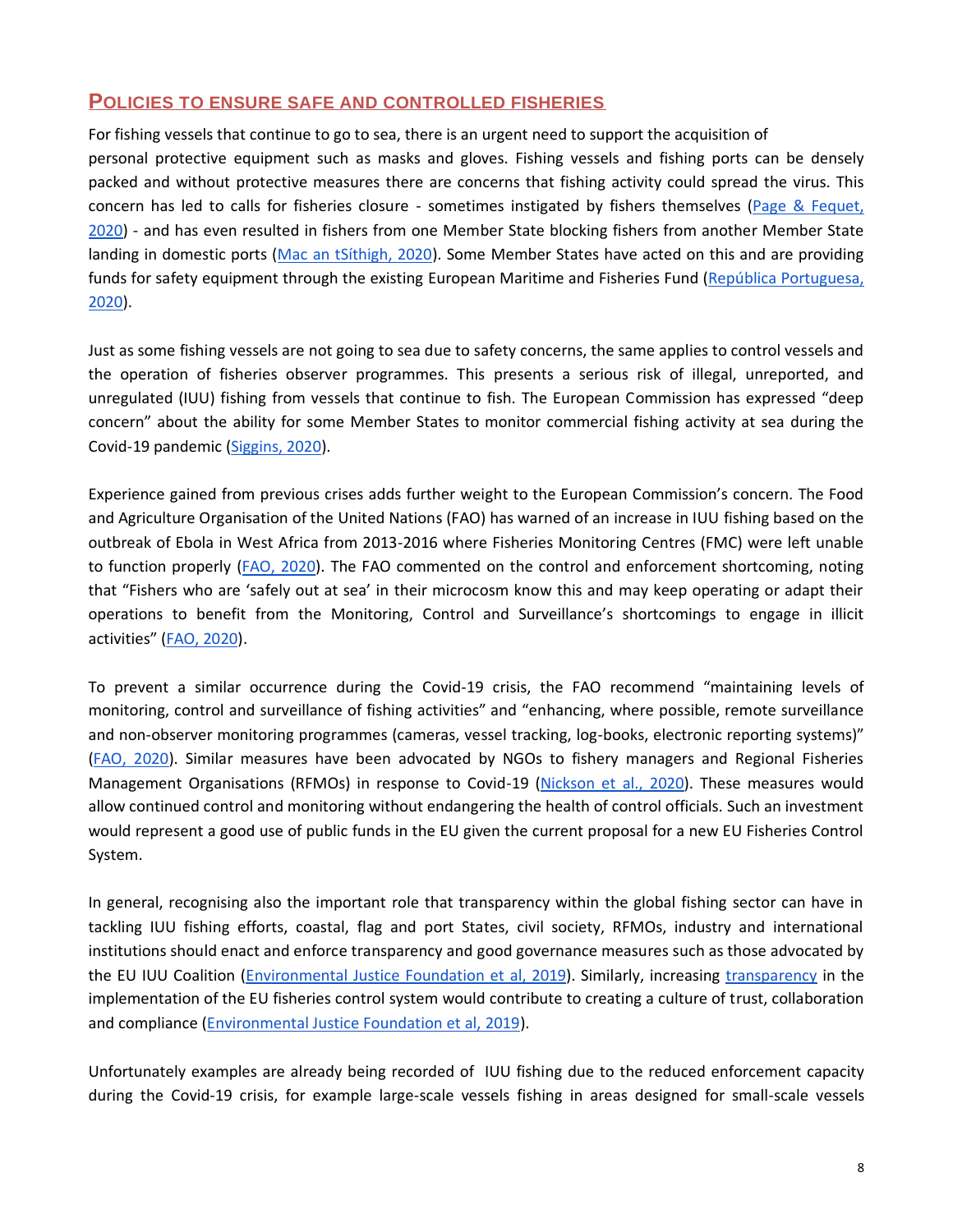[\(Cabico, 2020\)](https://www.philstar.com/nation/2020/04/02/2005101/oceana-commercial-fishing-boats-seen-municipal-waters-govt-preoccupied-covid-19-fight). Like many forms of IUU fishing, this activity harms both fish populations and the fishing activities of legal operators. Investing in policies to ensure safe and controlled fisheries therefore represents a good use of public funds that promotes **concurrent crisis response.**

# **POLICIES TO INCREASE THE RESILIENCE OF SEAFOOD SUPPLY CHAINS AND CREATE NEW ONES**

As global seafood supply chains have become disrupted, many export-oriented seafood supply chains have had to search for alternative markets for seafood products. This includes not just export markets, but also seafood supply chains such as brown shrimp which is harvested in Europe, peeled in Morocco, and then sold back again in Europe [\(ICES, 2020\)](http://ices.dk/news-and-events/news-archive/news/Pages/wgsocialCOVID.aspx).

Dozens of success stories are now emerging of fishing businesses offering direct (i.e. door-to-door) sales to consumers [\(FARNET, 2020\)](https://webgate.ec.europa.eu/fpfis/cms/farnet2/news-events/news/covid-19-flag-response-message-board_en). All else equal, a more localised supply chain could lead to environmental improvement by reducing transport emissions (in particular fresh seafood sent by air freight) and better connecting consumers and their diets to the environment around them. Direct sale also tends to diversify diets rather than focusing on a small number of supermarket species which concentrates fishing pressure. Unfortunately, given that many fish populations in Europe are overexploited, it is sometimes the case that seafood imports are more sustainable than local catches (e.g. imported cod from the Barents or Icelandic Sea is more sustainable than cod from nearly all EU waters).

Supporting business innovation as an emergency response and larger government industrial strategy *can* meet some of the ten principles. There is however the potential for **abuse** if sales are made without proper registration. Innovative governance solutions are needed to match business innovations. It is also important to recognise the problems with promoting local sales where it could lead to more pressure on overfished stocks, especially once international markets return. These cases would violate the first principle of **concurrent crisis response**. As with many market interventions in fisheries, ultimately it comes back to the government to ensure that the system is sustainable [\(Carpenter, 2019\)](https://neweconomics.org/2019/06/the-limits-of-labels).

Given the recent enthusiasm for local sales, there is an opportunity to not just promote local supply chains, but also to improve traceability. Currently, most EU-caught seafood products are traced through a paper-based system. Ensuring that adequate information is passed along the supply chain to ascertain the legality of EUcaught products, and transforming to an improved and digitised traceability system would help combat illegal, unreported and unregulated (IUU) fishing, deliver healthy fish stocks, and safeguard the livelihoods of fisheriesdependent communities [\(ClientEarth et al, 2019\)](https://our.fish/wp-content/uploads/2020/03/Joint-NGO-position-paper-on-the-revision-of-the-EU-Fisheries-Control-System_updated_28.10.19.pdf).

By improving traceability (for example through the revision of the EU Fisheries Control System) - and importantly by improving the status of European fish populations - efforts to develop new, localised supply chains can support EU fishers while also improving the marine environment and deliver on the first principle of concurrent crisis response.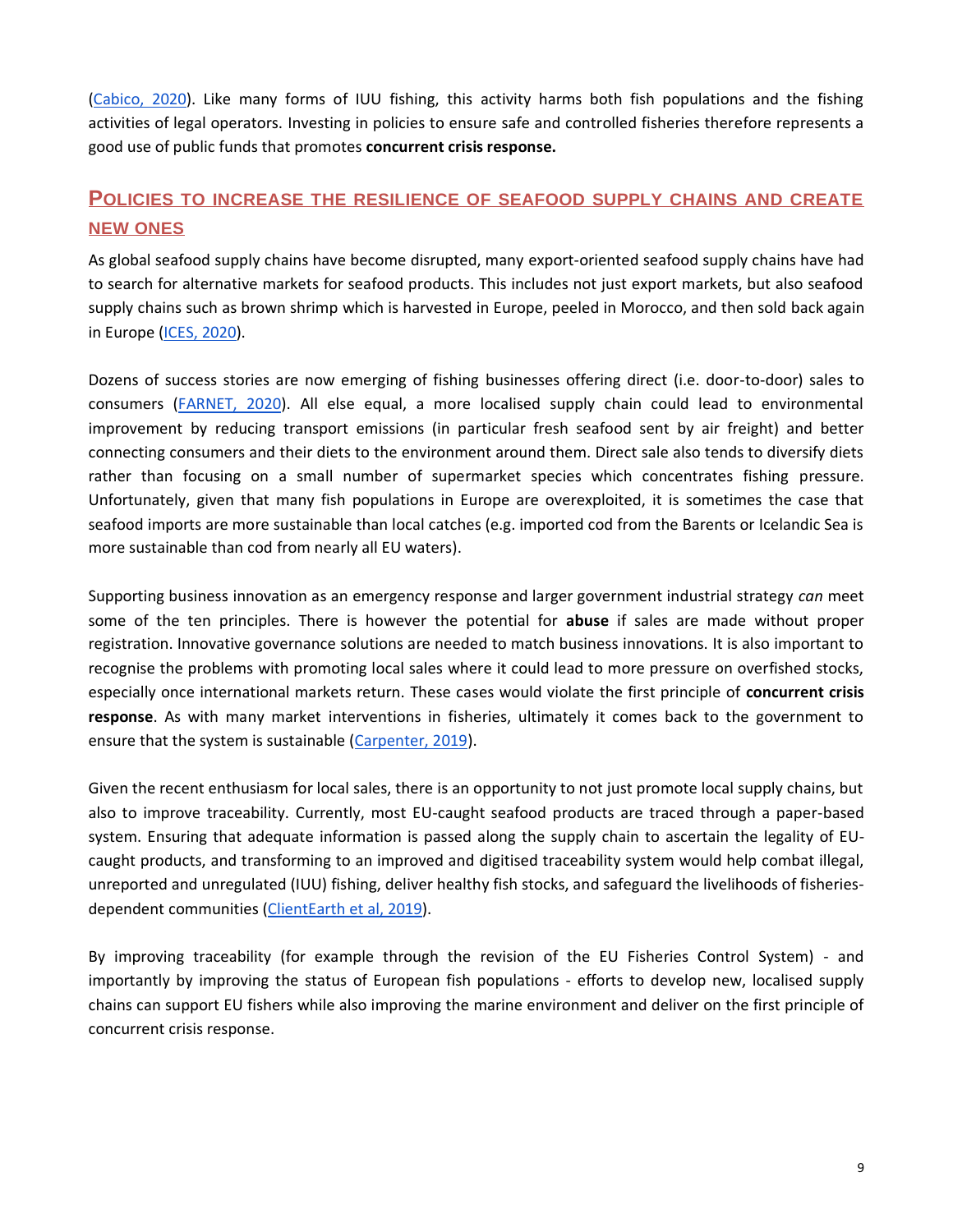# **POLICIES TO PROVIDE FINANCIAL SUPPORT FOR LOST INCOME**

Many EU Member States have introduced programmes to support the incomes of workers across the economy. As marine fisheries have unique forms of labour compensation it is important to ensure that lost fishing income due to the Covid-19 public health crisis is covered by these income support programmes (i.e. that they include the self-employed and fishers whose income is received through a revenue share).

As a loss of income is the main economic harm caused by Covid-19 in the fisheries sector (e.g. in the supply chains for fresh seafood), a policy that offers financial support for lost income has a strong **rational** linkage and is therefore an **efficient** policy approach. Compared to other policies, income support is also better (i.e. less harmful) for the marine environment. As OECD analysis on the relative effects of fisheries support summarised: "Support based on fisher's income appears to provide the greatest benefit to fishers and is relatively less likely to increase capacity or fishing effort" ([Martini & Innes, 2018\)](https://www.oecd-ilibrary.org/agriculture-and-food/relative-effects-of-fisheries-support-policies_bd9b0dc3-en).

To the extent that financial support for lost income incentivises fishing vessels to remain in port (i.e. is conditional on a decrease in fishing activity) there are potential public health and environmental co-benefits. By fishing less in 2020, fish populations can reproduce to greater numbers in future years. In this respect a tieup scheme would provide a 'no catch investment' for EU waters ([Crilly & Esteban, 2012\)](https://neweconomics.org/2012/09/no-catch-investment). Any environmental gain would be quickly lost however if fishing capacity remains at the same level (see Deepwater Horizon case study).

More problematic is a scheme where income support is provided to the fisheries sector specifically while fishing activity continues (e.g. Scotland's seafood sector support: [Marine Scotland, 2020\)](https://www.gov.scot/news/support-for-seafood-fishing-industry/). The **rationality**  principle requires that financial support for lost income is for *lost* income, and is therefore 'tie-up' aid rather than 'top-up' aid. In addition, any programme for financial support for lost income needs to be consistent in its treatment of circumstances across sectors (including other sectors within seafood supply chains) as described by the **integration** principle.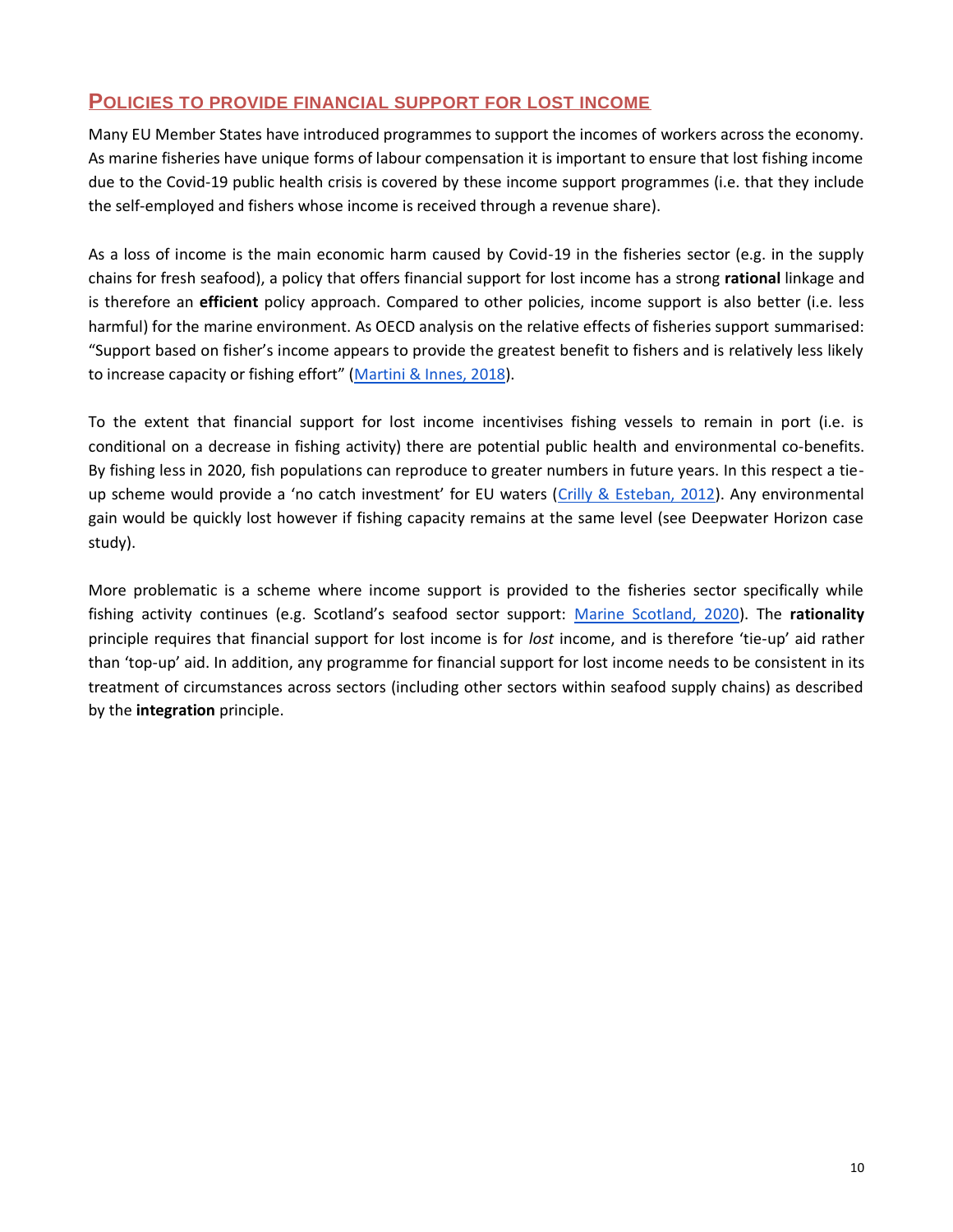#### Case study on the Deepwater Horizon oil spill: Support measures support fish populations

The explosion and subsequent oil spill from the Deepwater Horizon drilling rig in April 2010 closed significant fisheries areas for part of the year. While the oil spill had ecologically damaging effects on the surrounding marine environment in the Gulf of Mexico, subsequent analysis has revealed that the decrease in fishing pressure led to improvements to biomass due to the 'closure reserve effect' and higher catch rates (Fodrie and [Heck, 2011;](https://journals.plos.org/plosone/article?id=10.1371/journal.pone.0021609) [Schaefer et al., 2016\)](https://www.tandfonline.com/doi/abs/10.1080/00028487.2015.1111253).

Payments to fishers for lost income included the Vessels of Opportunity Program (\$283 million), Seafood Compensation Program (\$2.2 billion) alongside emergency claims for general business economic losses (\$6.7 billion). This total of \$9.2 billion greatly exceeded the commercial revenue for all GoM key species or groups over the same time period (\$3.8 billion from 2010 to 2014) [\(Cockrell et al.,](https://www.sciencedirect.com/science/article/abs/pii/S0165783619301146)  [2019\)](https://www.sciencedirect.com/science/article/abs/pii/S0165783619301146).

The counterintuitive result is that while there was exit from the fishery in 2010, this occurred at a significantly lower rate than the historical average (5% vs 20%) implying that because of the crisis fishers remained in the fleet that otherwise would have left the industry [\(Cockrell et al., 2019\)](https://www.sciencedirect.com/science/article/abs/pii/S0165783619301146).

The economic effects of fisheries support policies developed in response to the Deepwater Horizon oil spill illustrate the problems of **inefficiency** associated with overlapping support programmes and the **abuse** that these programmes can generate. The ecological effects illustrate the failure to consider fishing capacity and the need to deliver **concurrent crisis response**.

#### **POLICIES TO PROVIDE FINANCIAL SUPPORT FOR FIXED BUSINESS COSTS**

While fishers undoubtedly benefit from the income support programmes described previously, there has also been pressure for bespoke fisheries support measures to cover ongoing business costs, for example port dues and insurance [\(NFFO, 2020a](https://nffo.org.uk/news/financial-support-package.html); [NFFO, 2020b\)](https://nffo.org.uk/news/pressure-mounts-on-government-for-fishing-support-package.html). Some Member States have responded by implementing programmes of financial support for ongoing costs while other Member States have stated that they do not intend to pursue such programmes as there are signs that prices have not declined as expected and key seafood supply chains are beginning to return to normal [\(Siggins, 2020\)](https://www.thetimes.co.uk/article/marine-minister-michael-creed-resists-lure-of-eu-fishing-lifeline-5xdljj92s).

Financial support for fixed business costs is **less efficient** than income support at targeting the stated problem, it is more problematic from an environmental perspective and it fails the principle of **concurrent crisis response**. In their modelling of fisheries support policies the OECD concluded that payments based on vessel costs are the "most likely of all policies to result in overcapacity of the fishing fleet"([Martini & Innes, 2018\)](https://www.oecd-ilibrary.org/agriculture-and-food/relative-effects-of-fisheries-support-policies_bd9b0dc3-en).

If financial support for fixed business costs is provided, environmental conditions should be applied (see case study on other sectors using conditionality to 'build back better'). This ensures that public money generates a return for the environment and wider society as well as fishing businesses for **concurrent crisis response**. Conditions that could be applied to fishing businesses to simultaneously improve the marine environment include, where applicable, the adoption of low or lower-impact fishing gear, remote electronic monitoring, and/or stunning equipment to improve fish welfare conditions.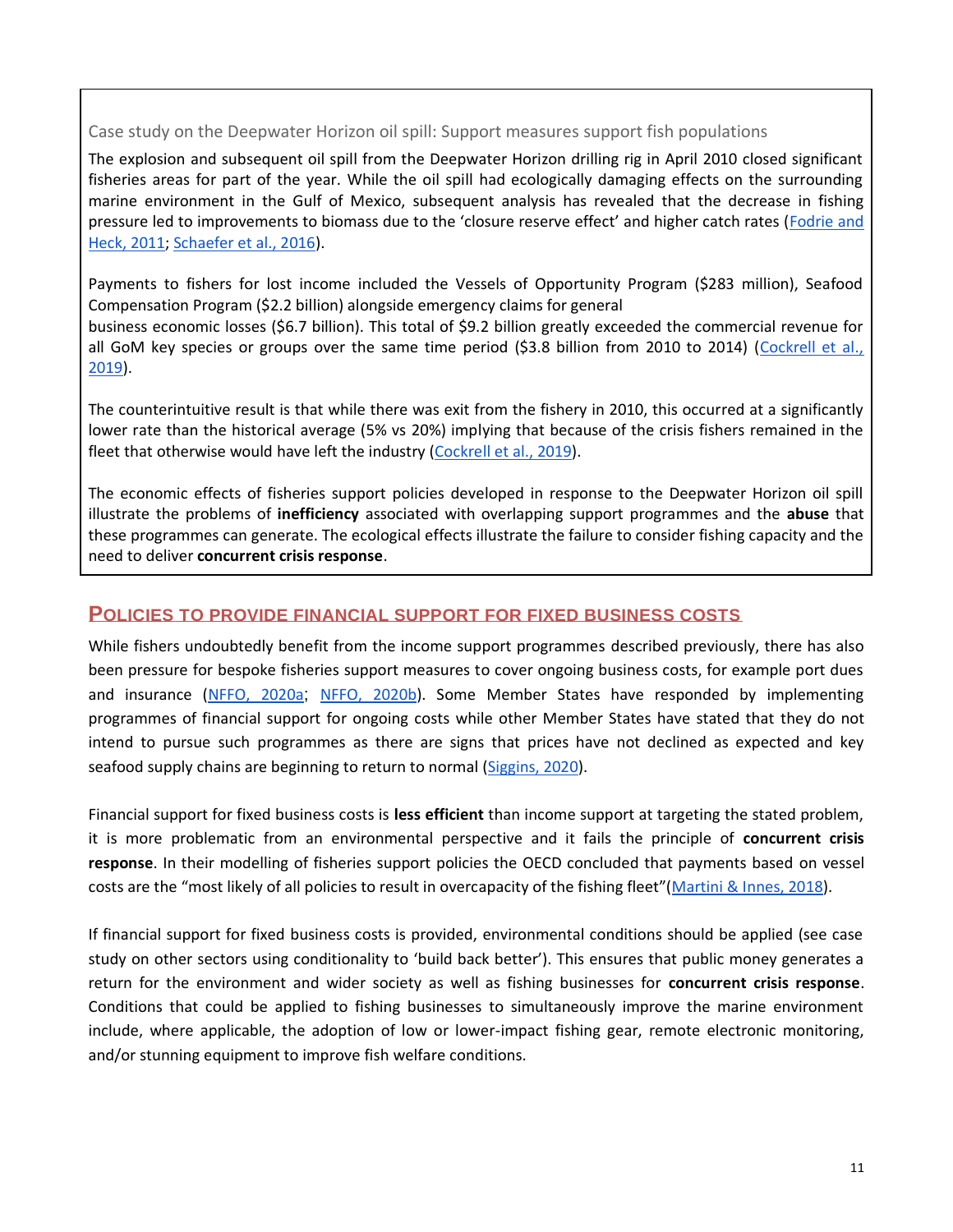To prevent **abuse**, the design of support schemes should be targeted at fixed costs, for example using fleet economic data on costs by fleet segment (e.g. Scotland's shellfish sector support scheme) which could be assessed with relative **speed**. Eligibility requirements should be **clear** and **rational**, such as which vessel groups and levels of fishing activity (i.e. part-time fishers) are included.

Other non-income financial support proposals include VAT reduction and tax exemptions or deferrals [\(EAPO &](http://europeche.chil.me/attachment/467b47ab-150a-4ef5-b397-f36c309a2d0b)  [Europeche, 2020\)](http://europeche.chil.me/attachment/467b47ab-150a-4ef5-b397-f36c309a2d0b). VAT reduction is problematic for different reasons as it is very likely to lead to **abuse** with the scheme being used for goods and services not specific to the business. As such, VAT relief has been analysed and dismissed as an option in other sectors such as mining [\(IGF & ATAF, 2020\)](https://www.iisd.org/library/mining-tax-policy-responses-covid-19).

VAT payments are also related to operating costs, not vessel costs, that are even more problematic for their environmental impacts. In general, support for variable costs incentivises fishing pressure whereas support for fixed costs incentivises capacity. In their modelling of fisheries support policies the OECD conclude that:

*"Support that is based on the costs of fishing, such as help to purchase fuel, gear or bait, can increase fishing effort more than other policy options. These types of support are the most likely to increase IUU fishing effort and to lead to stock depletion. They also tend to favour larger fishers, to the point where others in the fishery may be made worse off by support"* [\(Martini &](https://www.oecd-ilibrary.org/agriculture-and-food/relative-effects-of-fisheries-support-policies_bd9b0dc3-en)  [Innes, 2018\)](https://www.oecd-ilibrary.org/agriculture-and-food/relative-effects-of-fisheries-support-policies_bd9b0dc3-en).

Tax deferral could be considered and is a common tool used in government bailouts. Indeed some Member States are already offering this option for all businesses, suggesting the option to pursue **integration**.

Storage aid for fisheries products could be considered as a business cost or as an investment in supply chains (see earlier section). While this may offer some promise in particular fisheries, in others it could be extremely **inefficient** and is unlikely to deliver **concurrent crisis response**. As Shane McIntyre, director of the National Inshore Fishermen's Association, explained: "A tie-up which would allow fish to recover in the sea would be far better than paying for freezing capacity for fish which might only fetch 80c a kilo" ([Siggins, 2020\)](https://www.thetimes.co.uk/article/marine-minister-michael-creed-resists-lure-of-eu-fishing-lifeline-5xdljj92s). Going further, the Low-impact Fishers of Europe (LIFE) believe that in some instances storage aid could make their members worse-off as "storage aid would most likely have a depressing effect on fish prices once the crisis eases. What active fishers need most is income support, and support to sell their fish direct to consumers." [\(LIFE, 2020\)](https://lifeplatform.eu/covid-19-and-small-scale-fisheries/)

Financial support to the fisheries sector in response to Covid-19 should also be set in the context of the longer term direction of fisheries management. For example, the OECD's analysis suggests that existing fisheries support for costs such as the fuel tax exemption should be shifted to income support which would not only have the intended effect of raising incomes, it would also increase fish populations and catches and, presumably, lower greenhouse gas emissions [\(Martini, 2019\)](https://www.oecd.org/agriculture/government-subsidies-overfishing/). Like other fisheries support policies in response to Covid-19, a longer-term perspective is needed so that actions taken today set us on the right path toward thriving fisheries operating in a healthy marine environment.

In addition, the future of fisheries management in EU Member States should see a mature industry paying for the cost of management (i.e. cost recovery), for access to a limited public resource (i.e. resource rent), and for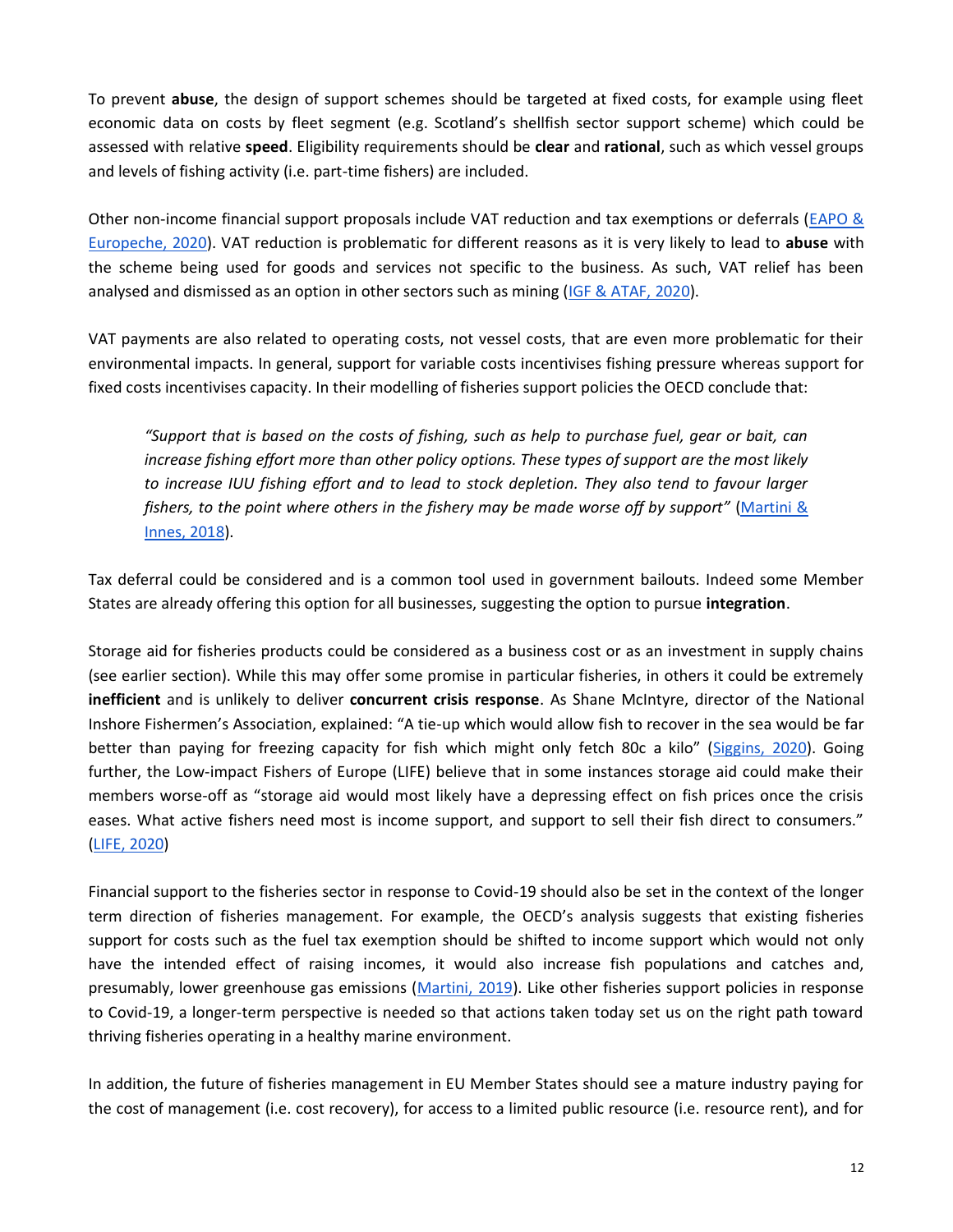environmental damages (i.e. negative externalities). This model of industry payments is common across resource industries including forestry, mining, and even radio and cellular services [\(Carpenter, 2018\)](https://neweconomics.org/2018/08/management-costs). Industry payments are just as relevant to the fishing industry and over the past two decades countries around the world from Iceland to the United States to Namibia have implemented programmes to recover costs for fisheries management -- but not in EU Member States [\(Carpenter, 2017\)](https://neweconomics.org/2017/03/who-gets-to-fish). This is especially unreasonable as profits in the EU fisheries sector are actually higher than in other sectors (STECF, 2019). Any action on fisheries support taken now should be part of a clear path in the direction of longer-term cost recovery (e.g. any cost support is given as a business loan and policy announcements are made about longer-term cost recovery).

#### Case study: Other sectors using conditionality to 'build back better'

Other economic sectors, like the fisheries sector, are envisioning what their future looks like after Covid-19. In some cases, new policies are being developed that attempt to 'build back better' by integrating environmental and social goals with policies to spur economic activity and resilient public health systems. These follow a similar model to the 2009 bailout of General Motors and Chrysler in the US where businesses restructuring plans were required that included fuel efficiency and emissions requirements.

As a condition for the aviation sector to receive bailout support, the Austrian government is requiring a linkage to climate targets. This may include a reduction in short-haul flights, increased cooperation with rail companies, use of lower emission fuels and larger tax contributions [\(Morgan, 2020\)](https://www.euractiv.com/section/aviation/news/austrian-airlines-bailout-to-be-linked-to-climate-targets/).

As a condition for any business to receive bailout support, the governments of Denmark and Poland are forbidding the use of tax havens. The Danish government explained that: "Companies based on tax havens in accordance with EU guidelines cannot receive compensation, insofar as it is possible to cut them off under EU law and any other international obligations" ([Bostock, 2020\)](https://www.businessinsider.com/coronavirus-companies-tax-havens-banned-denmark-poland-bailout-2020-4?r=US&IR=T).

An alternative option is for these conditions to be applied "retrospectively" if the government takes equity in companies and steers the direction of the business [\(Lonergan & Blyth, 2020\)](https://www.ippr.org/research/publications/beyond-bailouts). The partial (or complete, in some cases) nationalisation is unlikely in fisheries given the scale of businesses.

# **POLICIES TO PROVIDE PRICE SUPPORT**

An alternative to supporting lost income or 'tie-up aid' is to provide price support. A price floor would establish a minimum price, although this approach is more often used to combat market power and may lead to fewer sales and is thus unlikely to serve as a Covid-19 response.

In their proposal, EAPO and Europeche propose the establishment of "minimum price mechanisms through POs, in which the State helps finance these activities" [\(EAPO & Europeche, 2020\)](http://europeche.chil.me/attachment/467b47ab-150a-4ef5-b397-f36c309a2d0b). The implication seems to be that governments would pay the difference between the offer price and the minimum price, in which case the system is ripe for **abuse** with buyers simply making one cent offer prices (and the additional problem that all offers in the market become identical). Price support offers little promise then, and is certainly **inefficient**  compared to income support when supermarkets have been clear that they will not run out of food and income support offers ecological co-benefits (see Deepwater Horizon case study). Price support could also have the unintended effect of endangering workers practicing social distancing by incentivising an increase in fishing activity.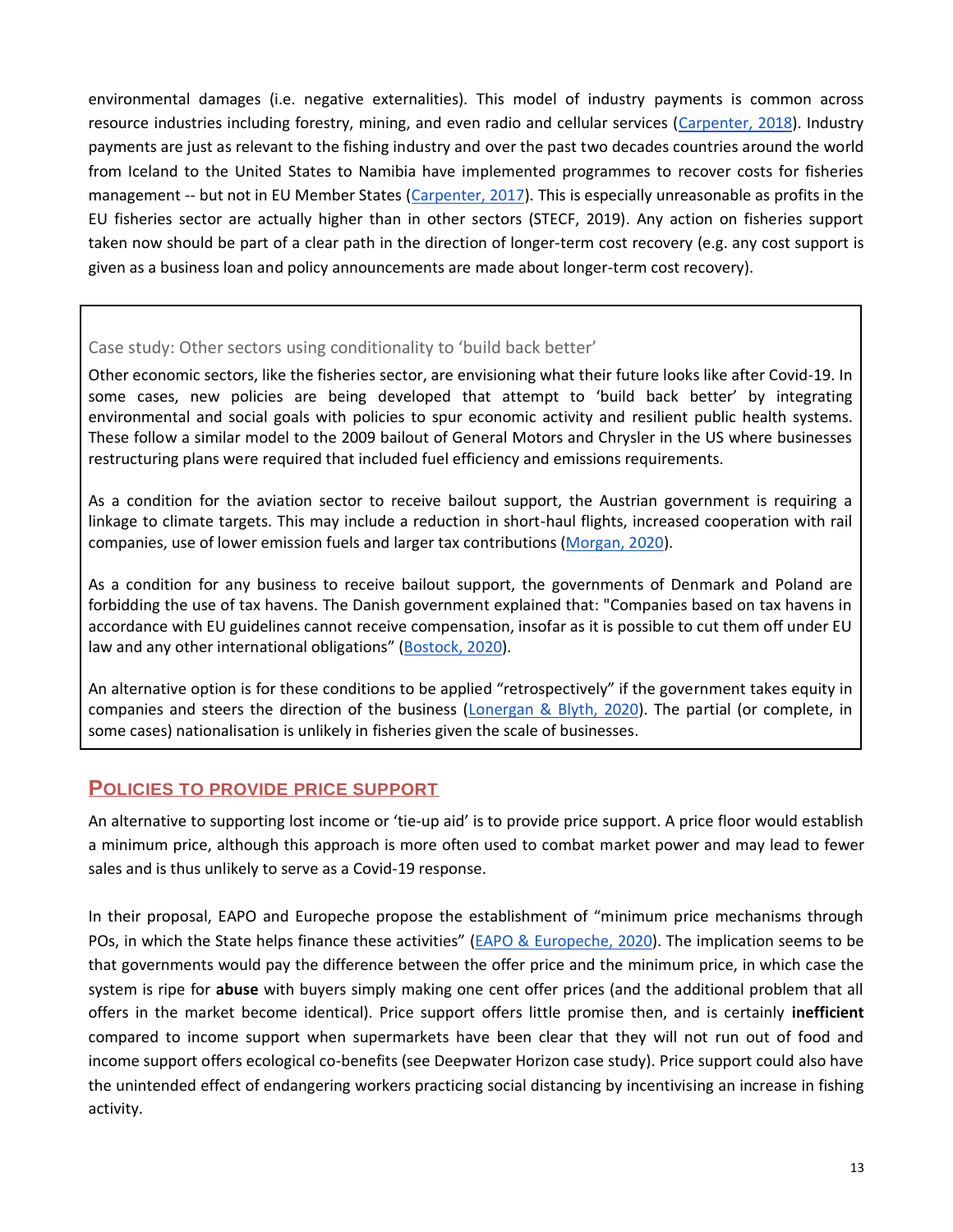Better prices can be secured by ending the 'boom and bust' of TAC cycles, so that fish can grow to larger size classes, and eco-certification can be achieved. Increasing market resilience through local supply chains could also improve prices (see previous section on resilient supply chains).

## **POLICIES TO CHANGE REGULATIONS AND REGULATORY PROCESSES**

Like other sectors [\(Lazarus, 2020\)](https://meta.eeb.org/2020/04/16/5-ways-opportunistic-lobbyists-are-using-coronavirus-to-attack-eu-environmental-laws/), the fisheries sector in Europe has been lobbying for deregulation from a catalogue of measures. Some of the suggested deregulation is not linked to Covid-19 and thus fails the principle of **rationality**.

One of the major deregulation policies EAPO & Europeche propose is increasing the interannual TAC flexibility from the 10% specified in the CFP basic regulation to 25% for the 2021 fishing year for all commercial species as some fisheries may fail to use the entire TAC in 2020 [\(EAPO & Europeche, 2020\)](http://europeche.chil.me/attachment/467b47ab-150a-4ef5-b397-f36c309a2d0b). Proposals in this vein fail the principles of **concurrent crisis response** and **rationality**. If it were ecologically manageable to have interannual flexibility at 25% then it would have already been at that level in the CFP. Covid-19 does not change the underlying biology of fish populations, nor does it resolve the problem of compounding TACs and removing an entire year-class of fish.

Increasing interannual flexibility also fails the principle of **anti-abuse** because any underuse of TAC in one year is already incorporated into stock assessments as abundance improves. For this reason, calls for more interannual flexibility have already been rejected in other fisheries administrations such as South Africa [\(TimesLive, 2020\)](https://www.timeslive.co.za/news/south-africa/2020-02-23-west-coast-rock-lobster-season-extended-as-coronavirus-knocks-exports-to-china/). Offering both interannual flexibility and income support would also fail the principle of **antiabuse** as interannual flexibility would mean income is not being lost but rather deferred for a future year.

Increasing interannual flexibility could also have the unintended consequence of crashing prices in 2021 due to large increases in landings (see discussion of storage aid). In this case there would be both short-term financial losses and environmental losses.

Importantly there are alternatives to meet the same policy intent, for example Member States can change inyear quota flexibilities from adjusting monthly allocations to annual allocations or promoting quota swapping, leasing, and other means of increasing in-year uptake. In principle, greater in-year flexibility also allows fishers to target fish populations when they are more abundant and avoid them during spawning season.

Rather than deregulation, what is needed is new policies that 'build back better' by pursuing **concurrent crisis response** and meeting the other principles outlined. Other sectors can provide an inspiration model for EU fisheries (see transport policy case study).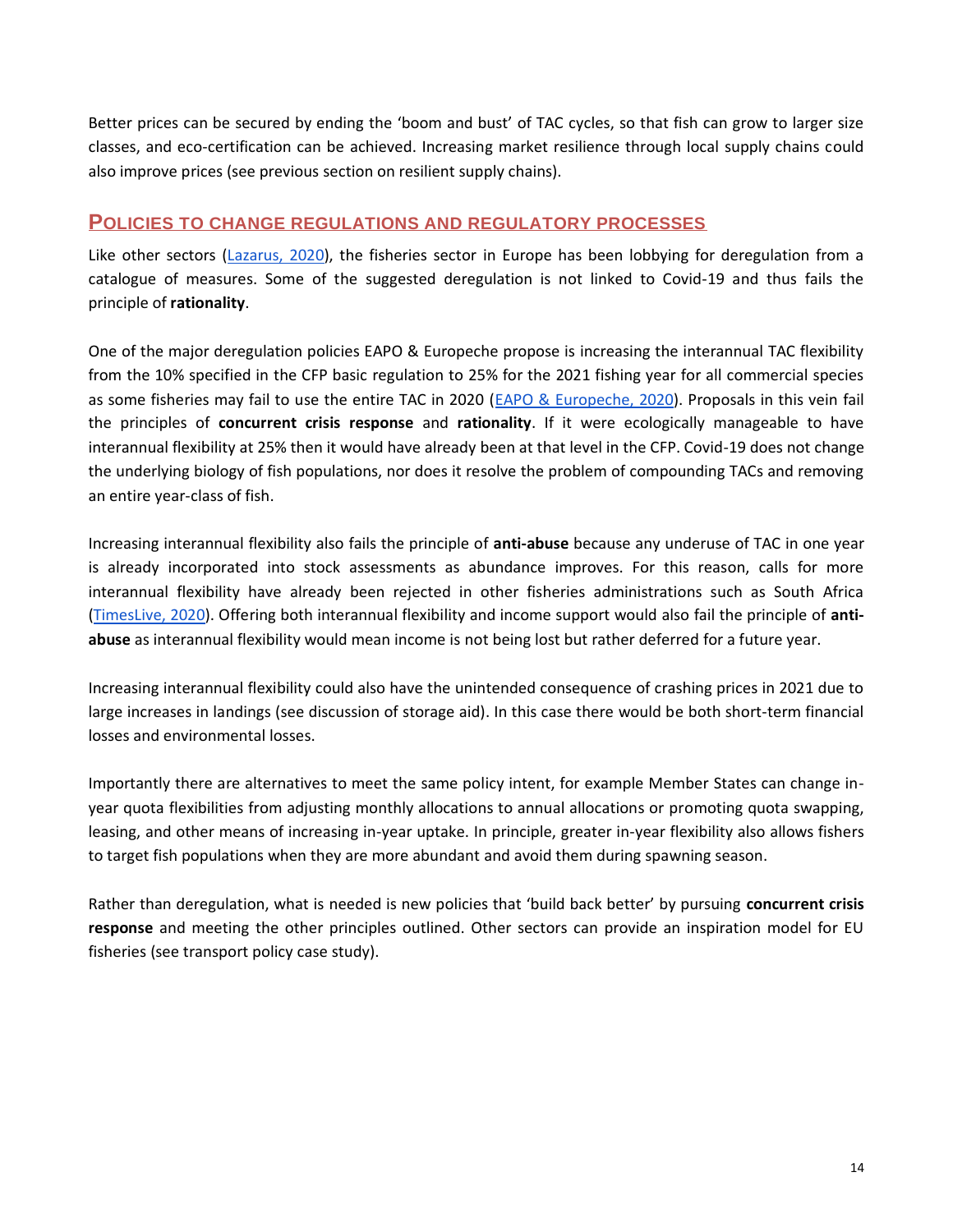Case study: Combining health and environmental measures in transport policy to 'build back better'

Covid-19 and the need for social distancing presents a transport challenge in cities and dense areas serviced by public transport in particular. Several cities have responded with plans to promote cycling and walking by changing the way passenger vehicles are used in the city. In Milan, policies include a maximum speed limit of 30 km/h, new cycle lanes and new and widened pavements. Marco Granelli, a deputy mayor of Milan, explained:

*"We worked for years to reduce car use. If everybody drives a car, there is no space for people, there is no space to move, there is no space for commercial activities outside the shops. Of course, we want to reopen the economy, but we think we should do it on a different basis from before"* [\(Laker, 2020\)](https://www.theguardian.com/world/2020/apr/21/milan-seeks-to-prevent-post-crisis-return-of-traffic-pollution?CMP=share_btn_tw).

In Brussels, policies include a maximum speed limit of 20 km/h and pedestrians and cyclists will have priority on the roadways and no longer only sidewalks and cycle paths. These measures come into force at the beginning of May and apply across the whole inner city zone [\(Le Soir, 2020\)](https://www.lesoir.be/295743/article/2020-04-20/pentagone-bruxelles-une-zone-20-avec-pietons-et-cyclistes-prioritaires).

Action at the level of national governments has been slower, with suggestions including pro-EV scrappage schemes, charging infrastructure and grid upgrades, and public money in exchange for higher emissions targets [\(Poliscanova, 2020\)](https://energypost.eu/covid-19-and-the-eu-car-industry-any-support-should-lock-in-ev-targets).

It is hoped that these measures will not only promote public health through physical distancing but also through increased activity. A shift in transport use towards walking and cycling would also prevent air pollution from rising - itself linked to mortality from Covid-19 [\(The Guardian, 2020\)](https://www.theguardian.com/commentisfree/2020/apr/21/the-guardian-view-on-covid-19-and-transport-walk-to-the-future).

# **POLICIES TO PROVIDE RECOVERY STIMULUS**

While much of the policy attention in response to the Covid-19 public health crisis has focused on policies to deal with the immediate impacts, there is also a need to look beyond the crisis to ensure that we 'build back better' as a society. For the fisheries sector there is a clear need for the marine environment to build back better through ecosystem restoration. Earlier this year the *Blue Manifesto - The Roadmap to a Healthy Ocean in 2030* was launched to provide this longer-term vision. The 10 year policy guide was signed by over 100 environmental organisations and calls for: at least 30% of the ocean to be highly or fully protected by 2030, shifting to low-impact fishing, securing a pollution-free ocean, and planning of human activities that support the restoration of thriving marine ecosystems [\(Seas at Risk et al., 2020\)](https://seas-at-risk.org/24-publications/1020-blue-manifesto-the-roadmap-to-a-healthy-ocean-in-2030.html).

The World Bank has set out a framework of short-term stimulus and job creation, medium-term growth, and long-term sustainability. Using this framework, the authors note that "Many projects can score high on all three dimensions. Energy efficiency, nature conservation, clean energy options, and the sustainability of transport are clear win-win areas for stimulus investments" ([Hallegatte & Hammer, 2020\)](https://blogs.worldbank.org/climatechange/thinking-ahead-sustainable-recovery-covid-19-coronavirus). Given the combined environmental and economic potential of marine fisheries in the EU (detailed earlier), the marine environment is ideally placed for a stimulus investment and green stimulus should be made blue. It is not only the case that stimulus should be sustainable, sustainability is the stimulus.